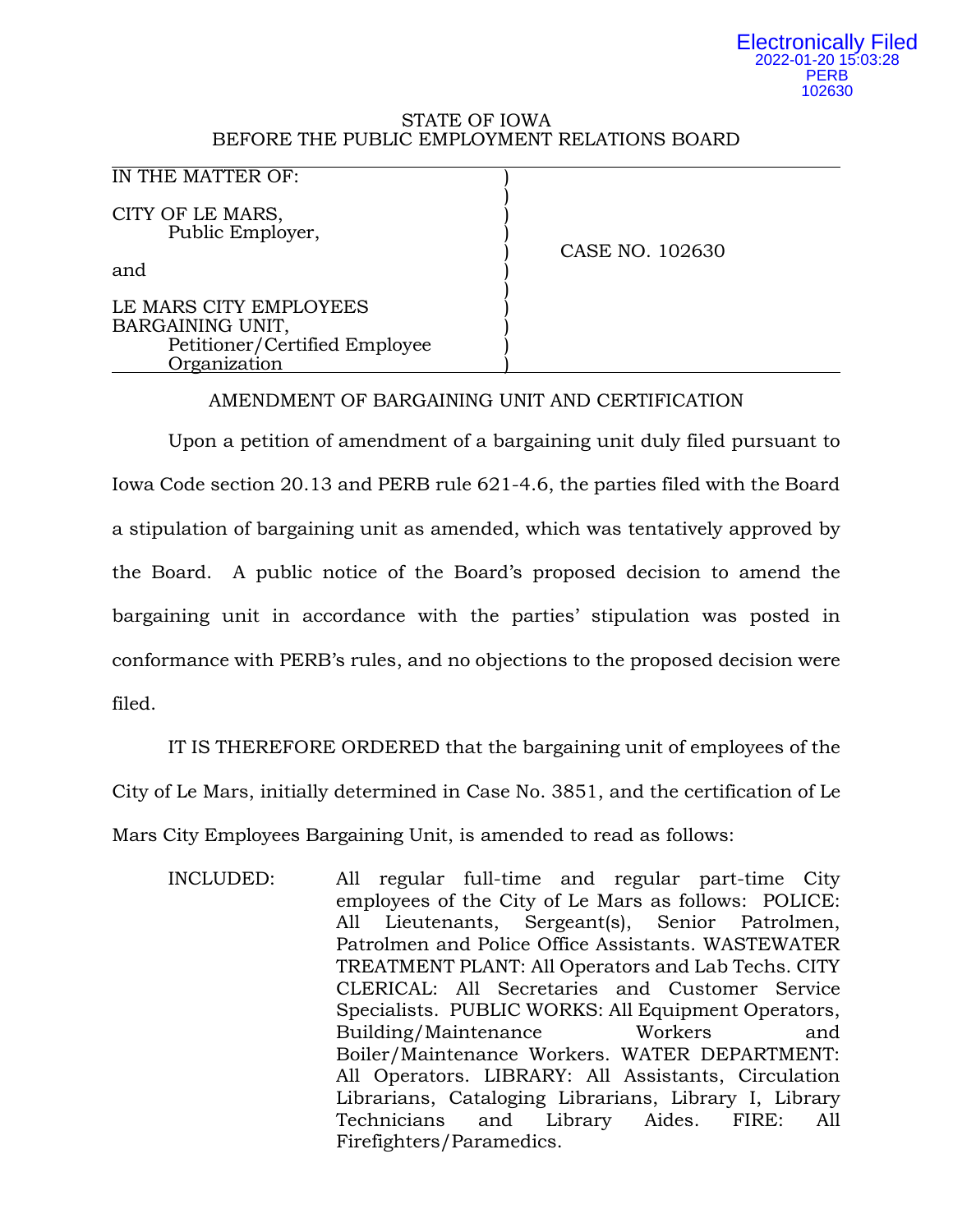EXCLUDED: All supervisory and administrative employees of the City of Le Mars and all other persons excluded by Iowa Code section 20.4.

DATED at Des Moines, Iowa, this 20th day of January, 2022.

PUBLIC EMPLOYMENT RELATIONS BOARD

 $\mathrm{By:}$ 

Erik M. Helland, Board Chair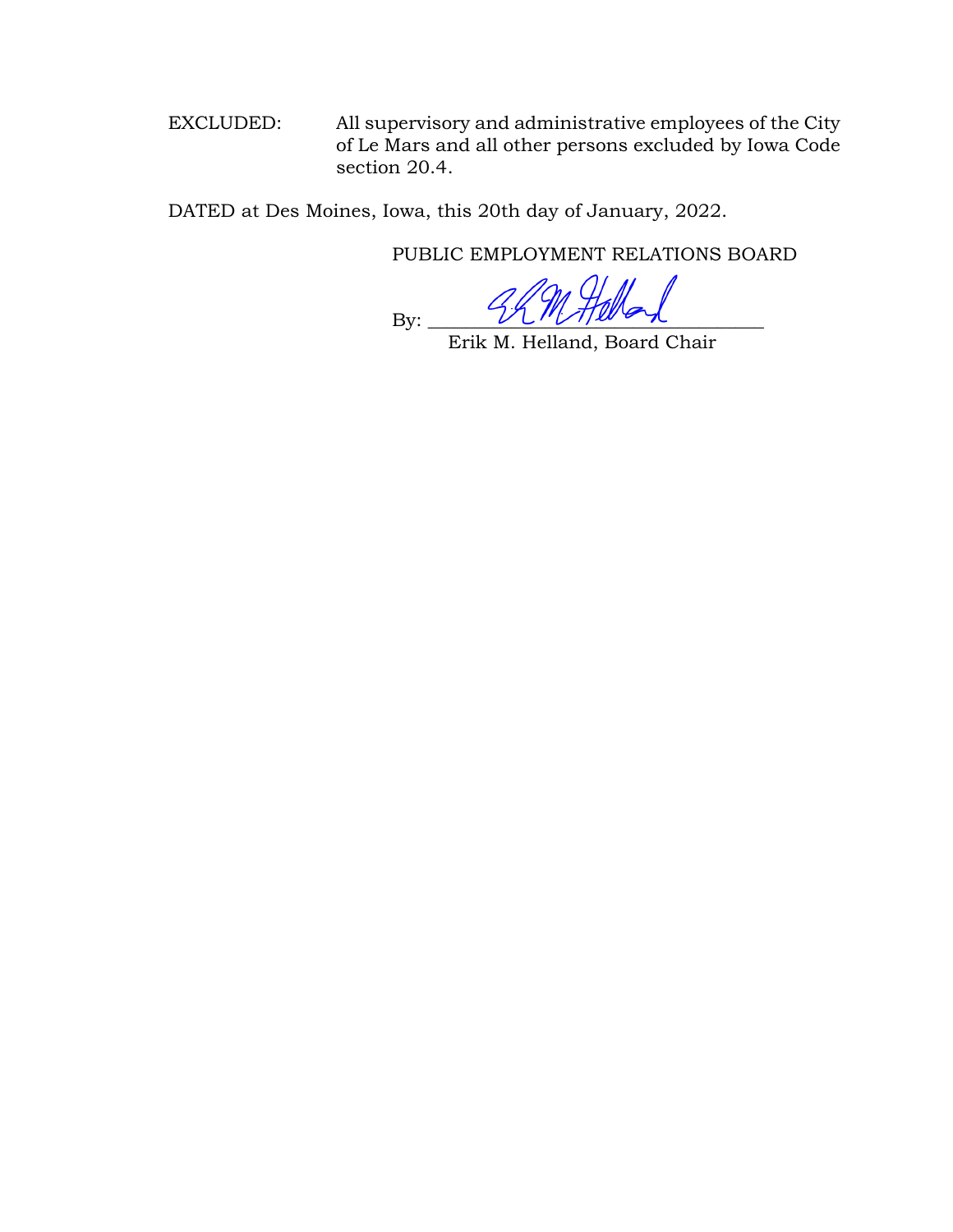#### THE EMPLOYER SHALL PROMPTLY POST THIS ORDER IN THE MANNER 1AND 13:26:46 **LOCATIONS CUSTOMARILY USED FOR THE POSTING OF INFORMATION TO EMPLOYEES.**  PERB **THIS ORDER SHALL REMAIN POSTED FOR 10 DAYS.** Electronically Filed BU-0954

### **IF THE EMPLOYER CUSTOMARILY DISTRIBUTES INFORMATION TO EMPLOYEES BY ADDITIONAL MEANS, SUCH AS BY E-MAIL OR HARD COPY, THE EMPLOYER SHALL PROMPTLY DISTRIBUTE THIS ORDER TO THE AFFECTED EMPLOYEES THROUGH THOSE MEANS AS WELL.**

## STATE OF IOWA BEFORE THE PUBLIC EMPLOYMENT RELATIONS BOARD

| IN THE MATTER OF:                                                          |         |
|----------------------------------------------------------------------------|---------|
| City of LeMars,<br>Public Employer,                                        | BU-0954 |
| and                                                                        |         |
| LeMars City Employees Bargaining Unit,<br>Certified Employee Organization. |         |

# ORDER OF RECERTIFICATION

Following the filing of an order directing an election, a retention and recertification election pursuant to Iowa Code section 20.15(2) was conducted under the supervision of the Board. The Board, having subsequently reviewed the file and being fully advised in the premises, finds that a majority of the employees in the bargaining unit voted in favor of retaining and recertifying LeMars City Employees Bargaining Unit as the exclusive bargaining representative of the bargaining unit described below.

No objections to the election having been filed as provided for in Iowa Code section 20.15(4) and PERB rule 621―5.4, the Board finds that an order of recertification should be issued.

IT IS THEREFORE ORDERED that LeMars City Employees Bargaining Unit is hereby recertified as the exclusive bargaining representative of the following bargaining unit of employees of City of LeMars: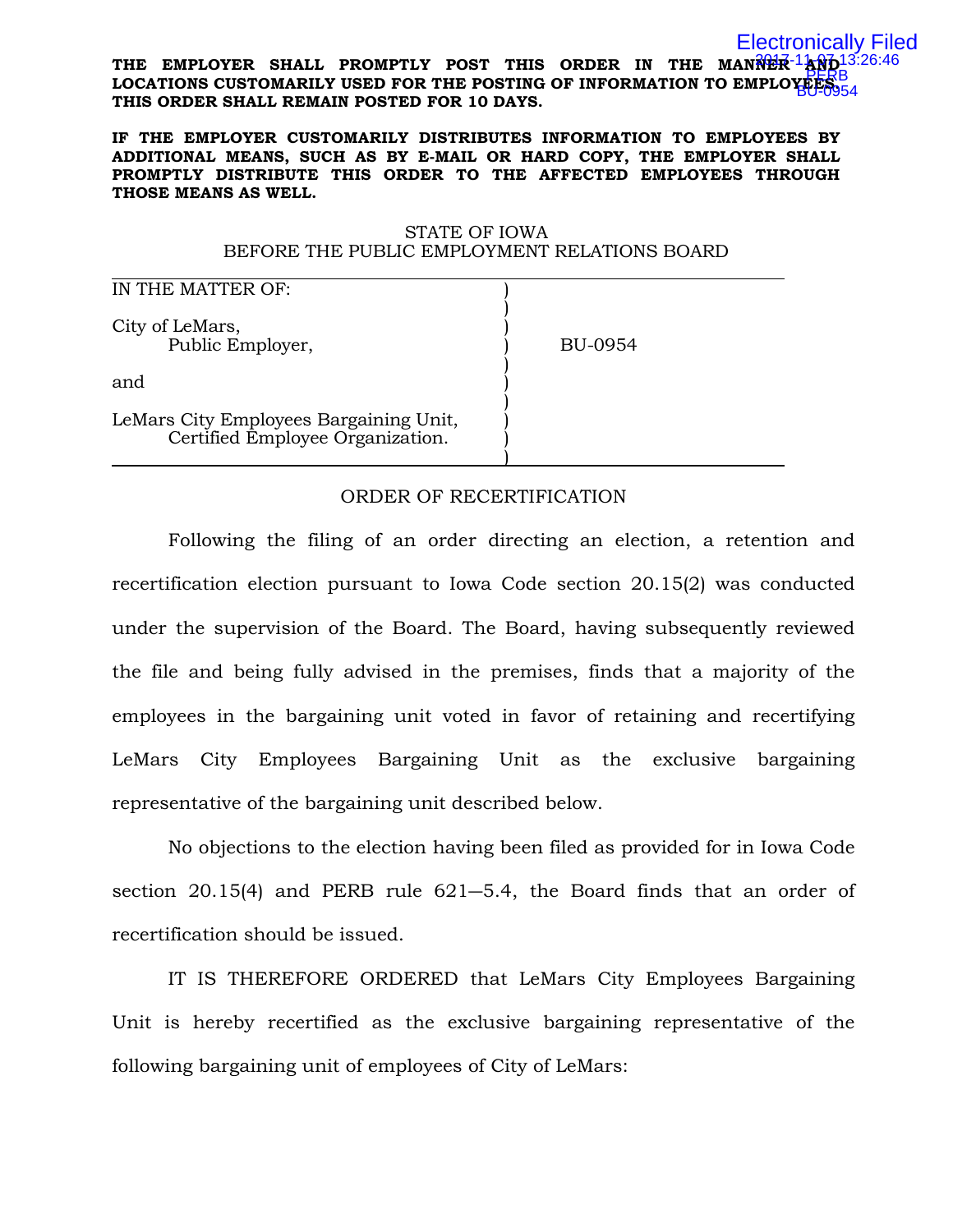- INCLUDED: All regular full-time and regular part-time City employees of the City of LeMars as follows: POLICE: All Lieutenants, Sergeant(s), Senior Patrolmen and Patrolmen. WASTEWATER TREATMENT PLANT: All Plant Operators. CITY CLERICAL: All Deputy clerk(s), Bookkeeper(s). PUBLIC WORKS: All Equipment Operators, Mechanics, Maintenance Workers, Golf Maintenance Workers/ Greenskeeper(s), Code Enforcement Officer(s). WATER DEPARTMENT: All Operators and Meter Readers. CITY ENGINEERING: All Draftsperson(s)/Inspector(s). LIBRARY: All Library employees.
- EXCLUDED City Administrator, Chief of Police, Police Captain(s), Wastewater Treatment Plant Supervisor, City Clerk, City Administration Secretary, Public Works Superintendent, Public Facilities Supervisor, Street Department Supervisor, Golf Course Maintenance Supervisor, City Engineer, Water Department Superintendent, Library Director, Recreation Director, all hospital employees and all other persons excluded by Section #4 of the Act.

DATED at Des Moines, Iowa, this 7th day of November, 2017.

PUBLIC EMPLOYMENT RELATIONS BOARD

Michael G. Cormack, Chair